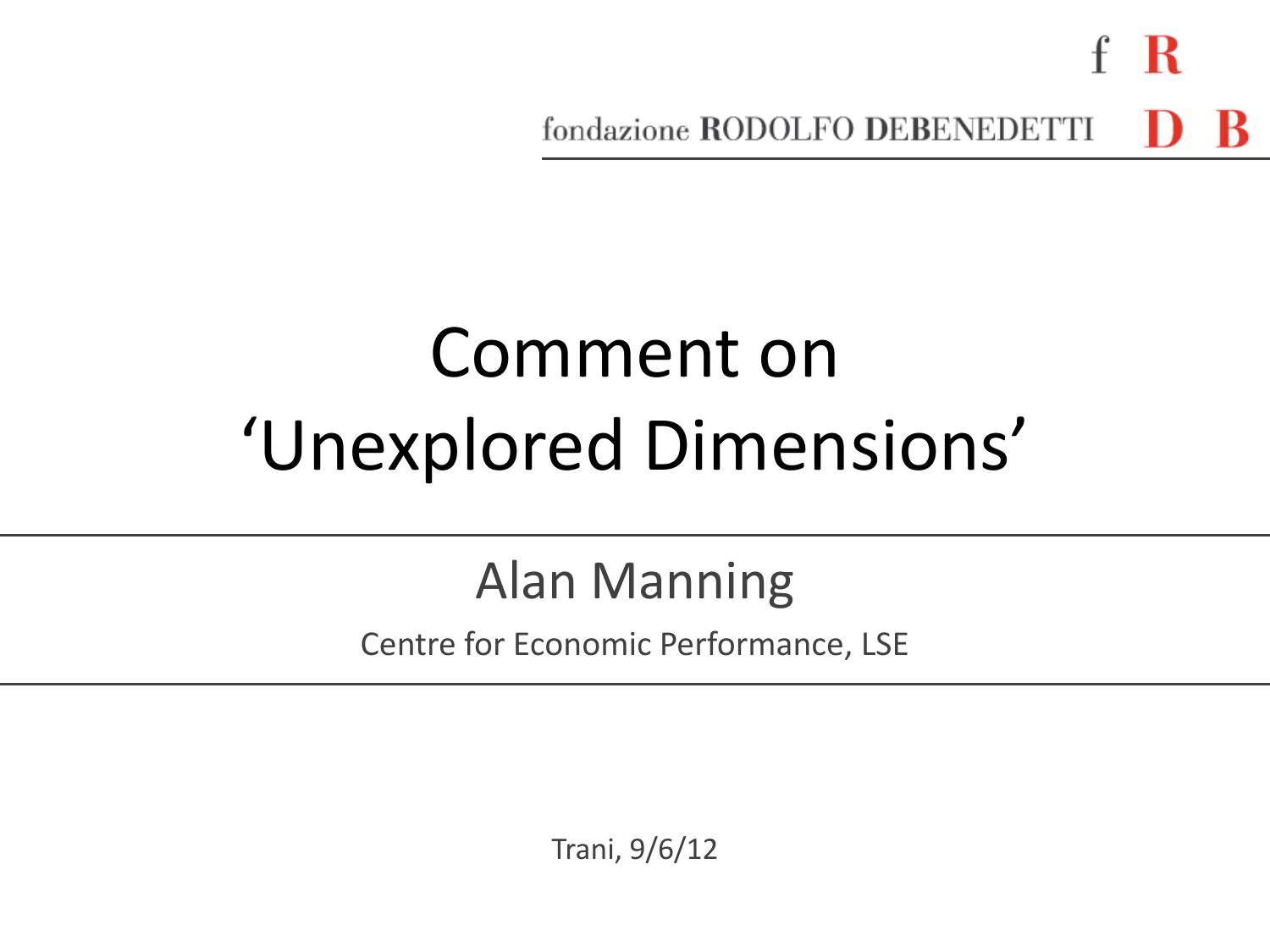### **Overview**

- Good to focus on Europe
	- Know much less than about US
- Good to focus on 'unexplored'
	- But is it unexplored for a reason?
	- Coming to realize lots of stuff correlated with economic outcomes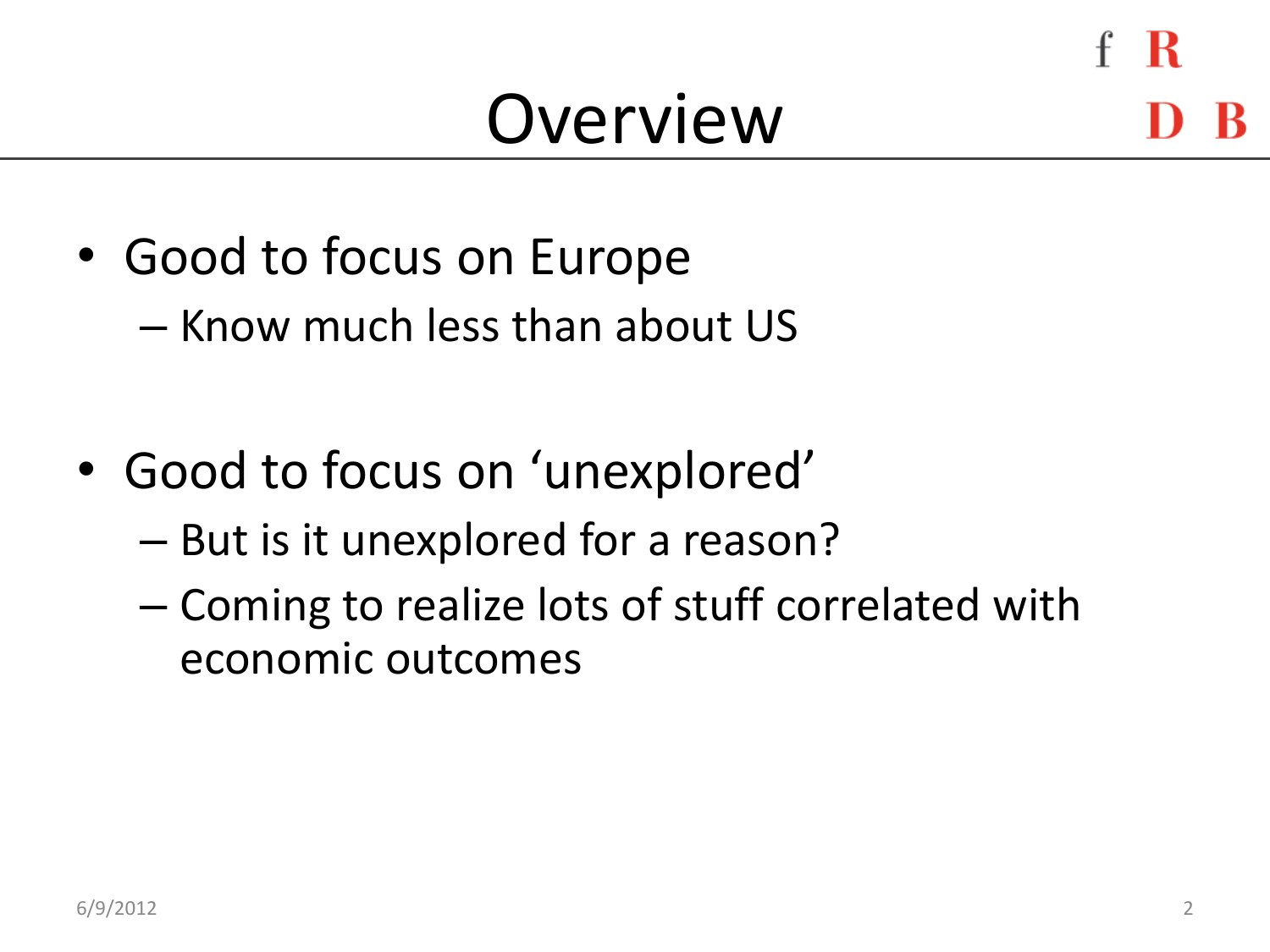## General Areas of Comment

• Unexplored Corners

• Attitudes

• More on Cross-Country Differences

• Snapshot vs. Change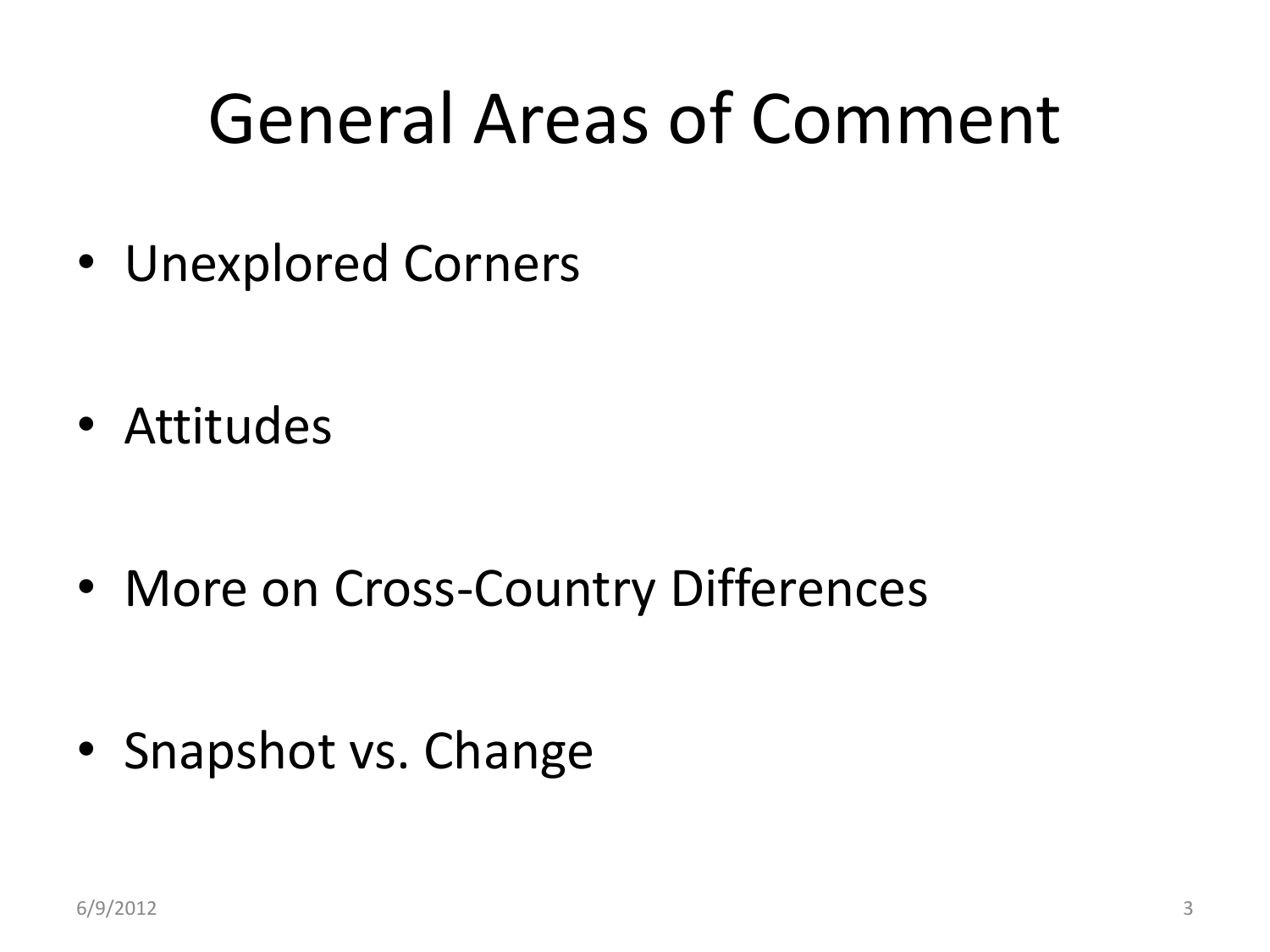## Unexplored Dimensions

• May be unexplored for a good reason

• But becoming apparent that labour market outcomes correlated with lots of 'stuff', weird stuff

• Try to get some idea of what are most important dimensions in practice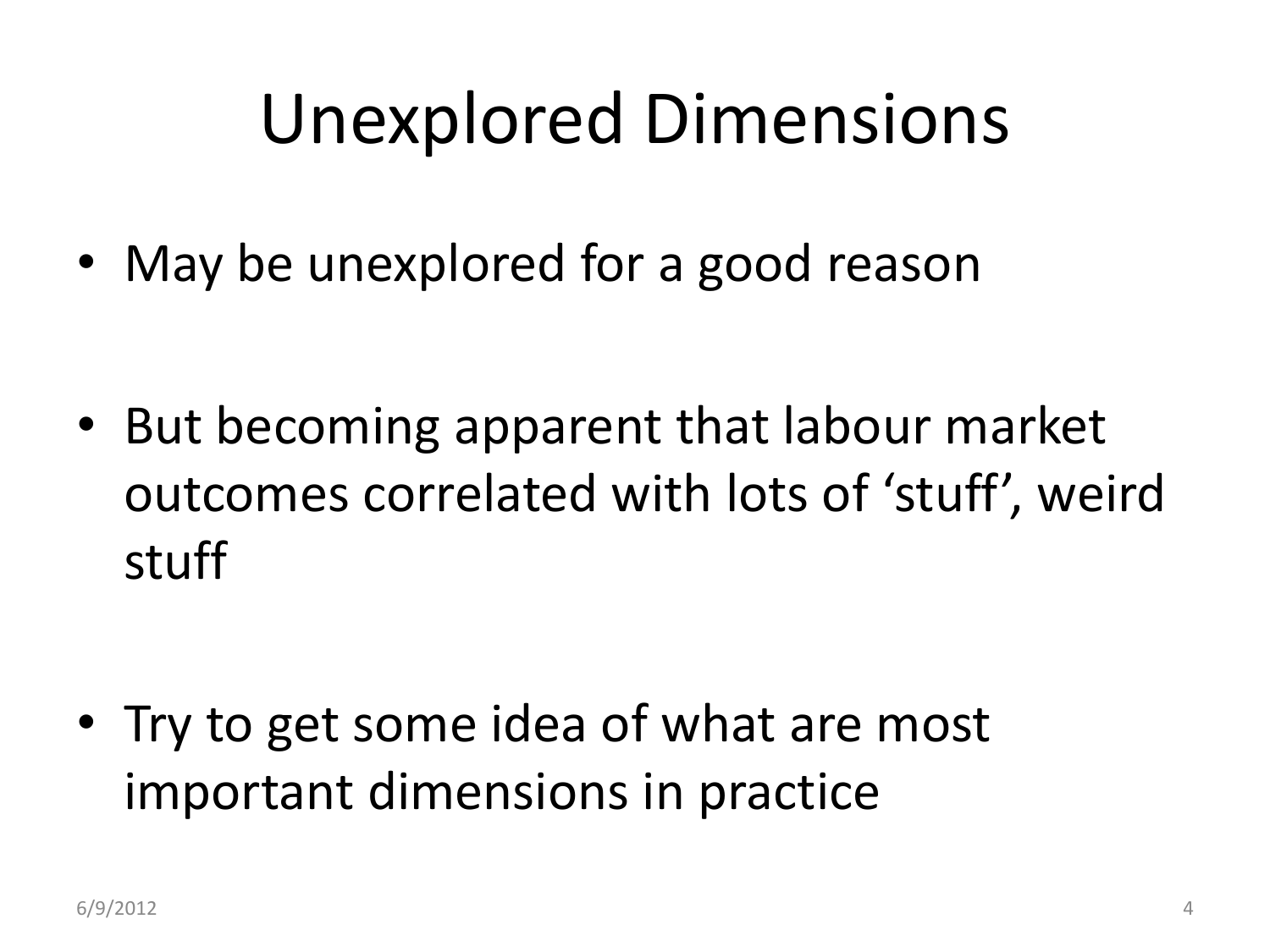### -R Impressions of discrimination (Eurobarometer)

Q1 Perception of discrimination on the basis of...

- % EU



NB: "Don't know" and "non-existent" (SPONTANEOUS) answers are not shown Note: 2008 figures based on EU27, 2006 based on EU25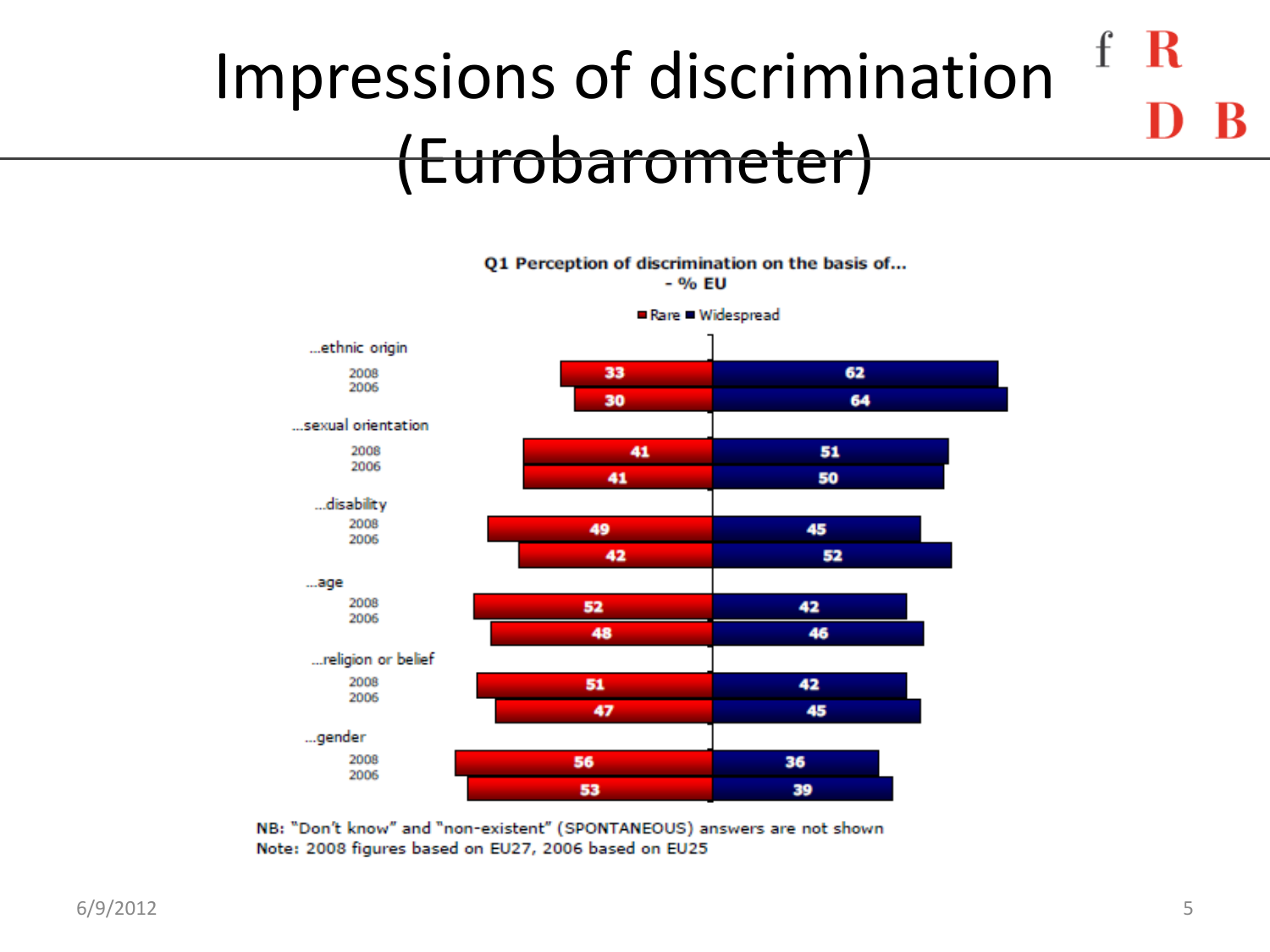# What does this tell us?

- Maybe nothing problem with attitudinal data
- Right to move sexuality up the list ahead of gender
- But should disability be on the list
	- Think mental health issues very important
	- But hard because question is 'is penalty proportionate'
- Gender down the list but more women than gays so which is bigger problem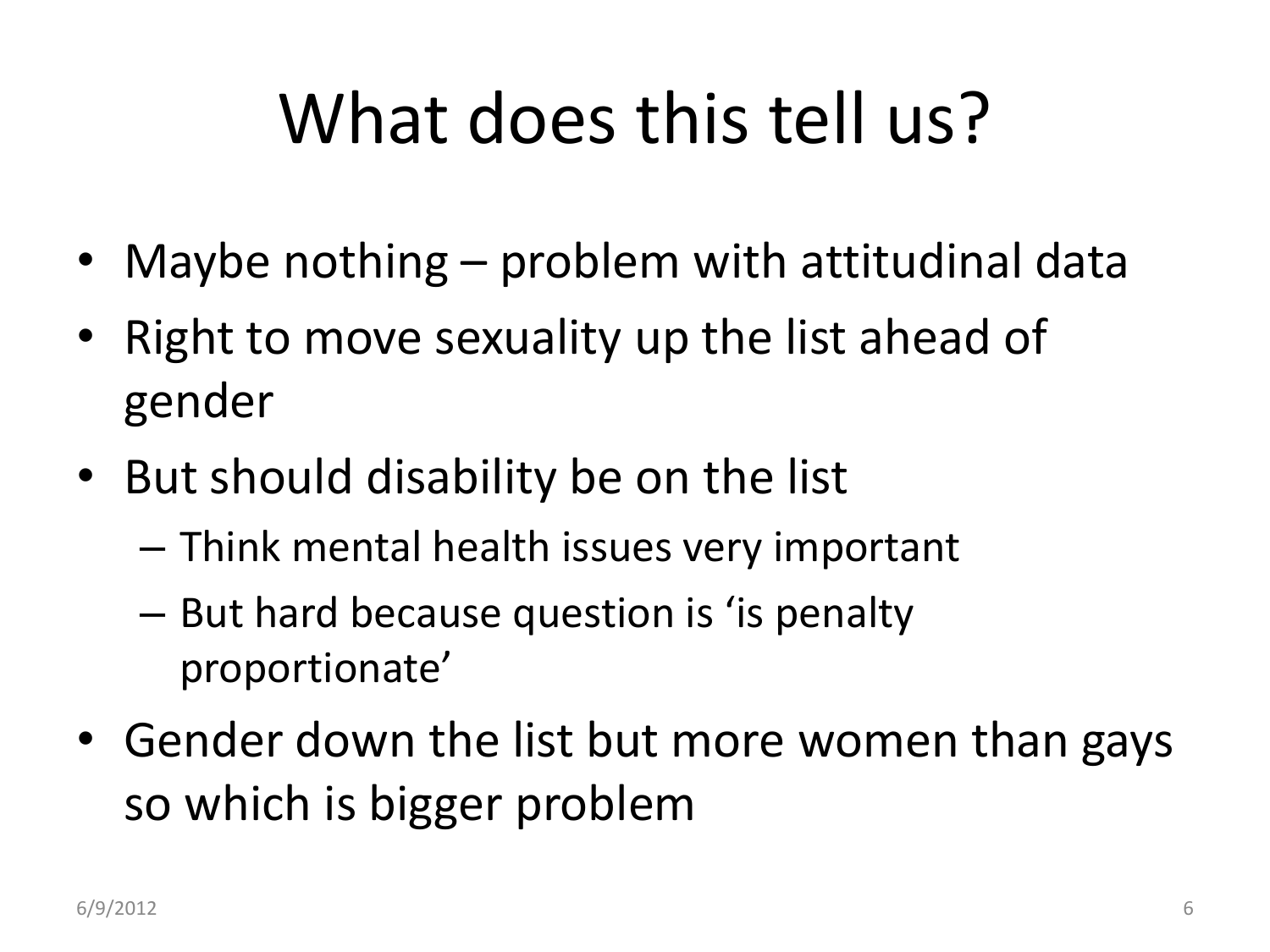### Total Personal Experience of Discrimination

QA3 In the past 12 months have you personally felt discriminated against or harassed on the basis of one or more of of the following grounds? Was it a discrimination on basis of...? Please tell me all that apply. - % EU27

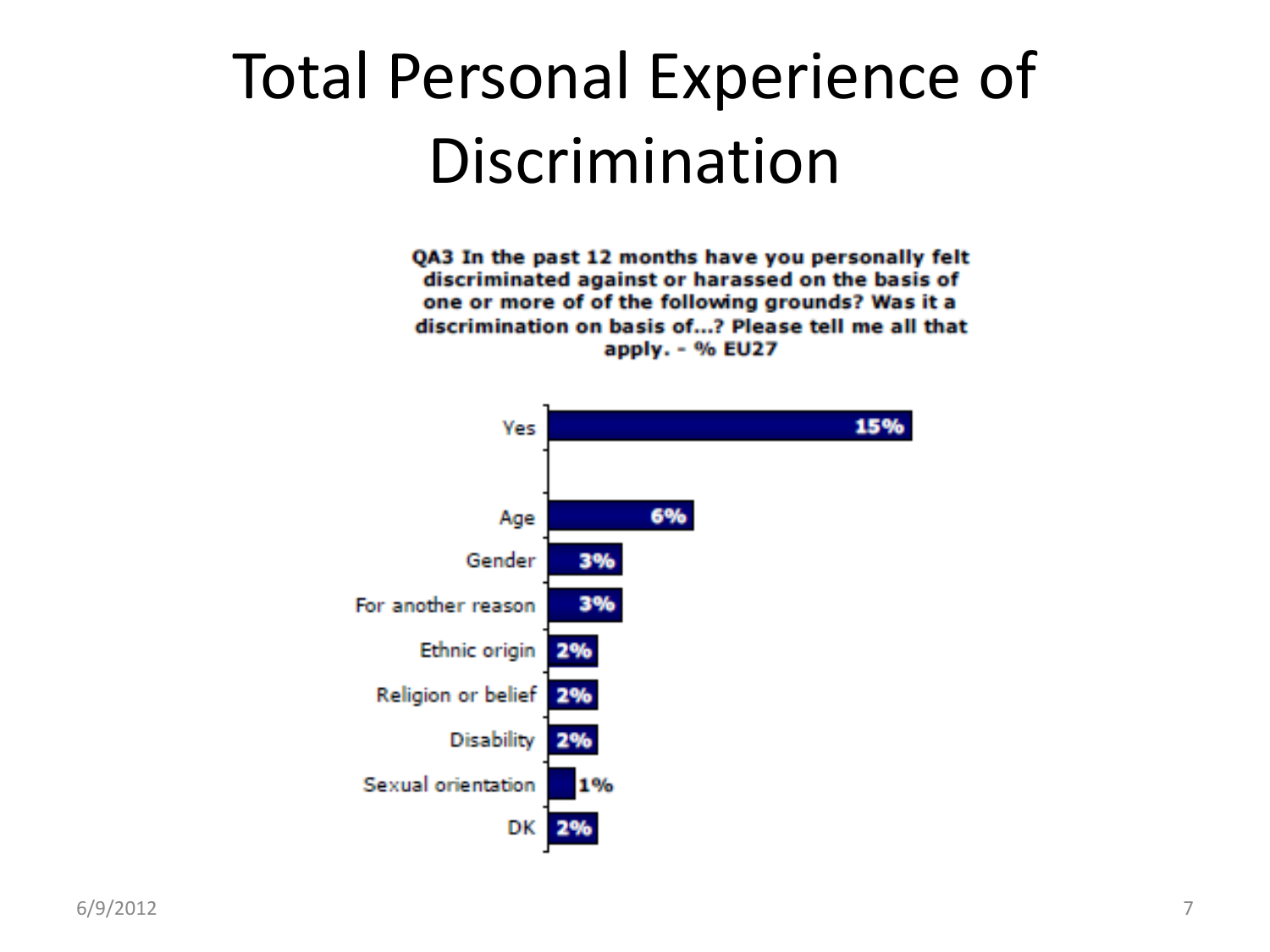## Witnessing discrimination

Q3/Q4 - Experience of discrimination  $-96$  EU27

□% personally experienced ■% witnessed

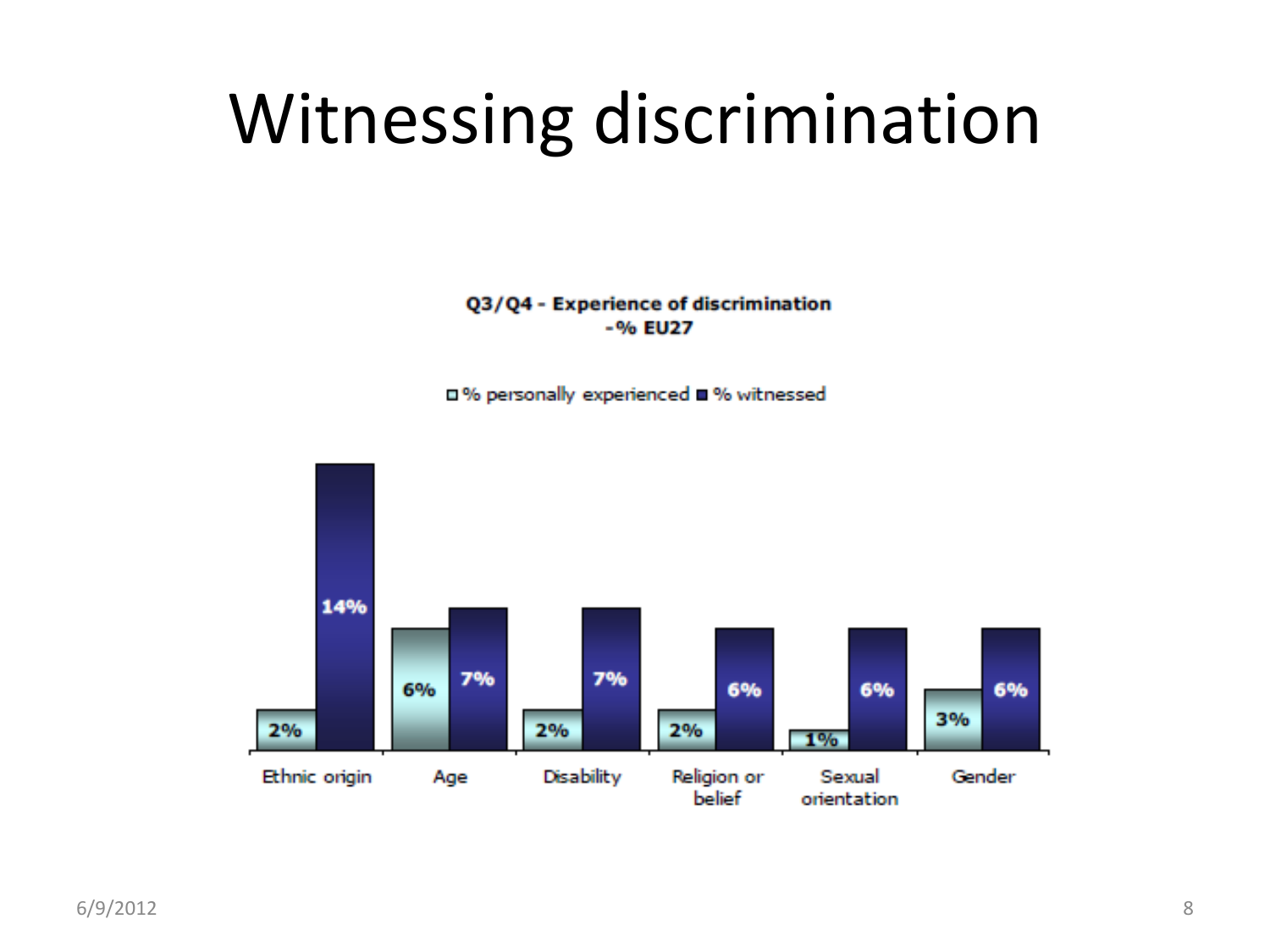## Incidence of discrimination by group (Note: women is 5%)

#### Q3/D51 In the past 12 months have you personally felt discriminated against or harassed on the basis of one or more of the following arounds?  $-9/6$  FU27

■% of those self-defining as minority who experience discrimination on relevant ground

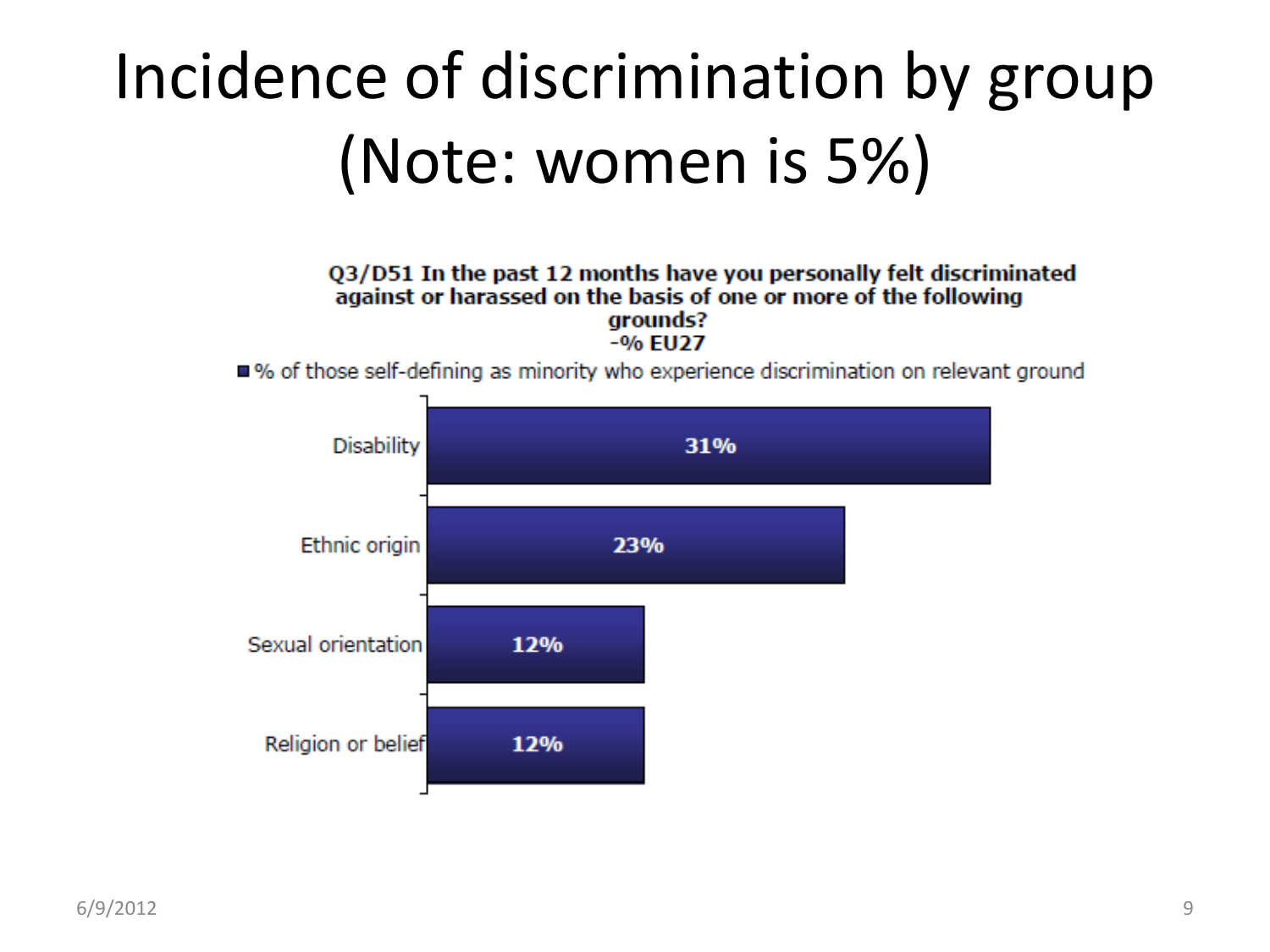# Cross-Country Differences

- More could have been done on investigating cross-country differences
- At moment just interact 'Muslim' dummy with measure of anti-discriminatory policies
- But could use attitudinal data
- E.g. Gender gap in unemployment rates correlated to attitudes to women's work
- One example: Attitudes to homosexuality correlated with incidence of same sex relationships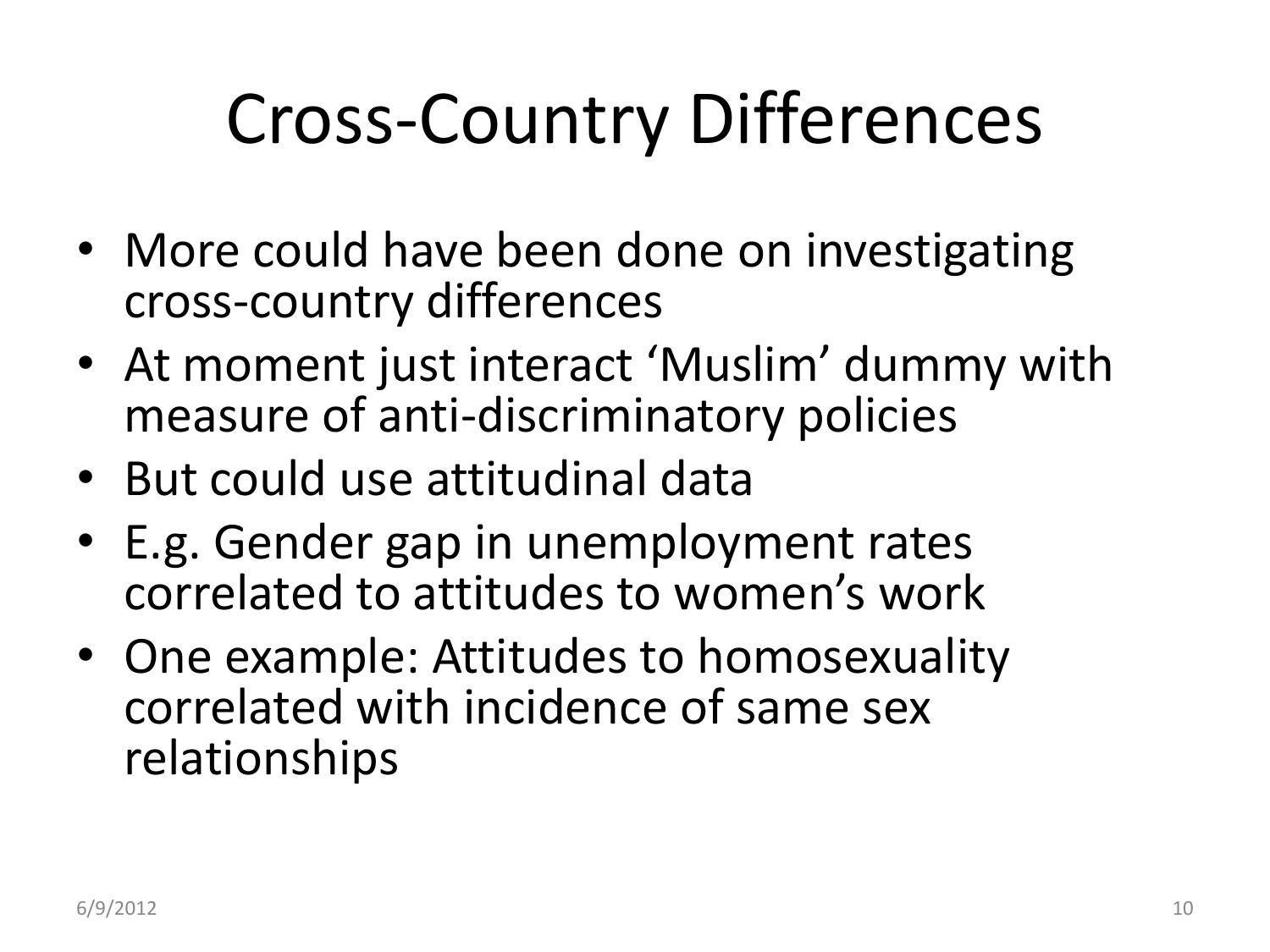### Correlation with Support for Gay Marriage is Quite Strong

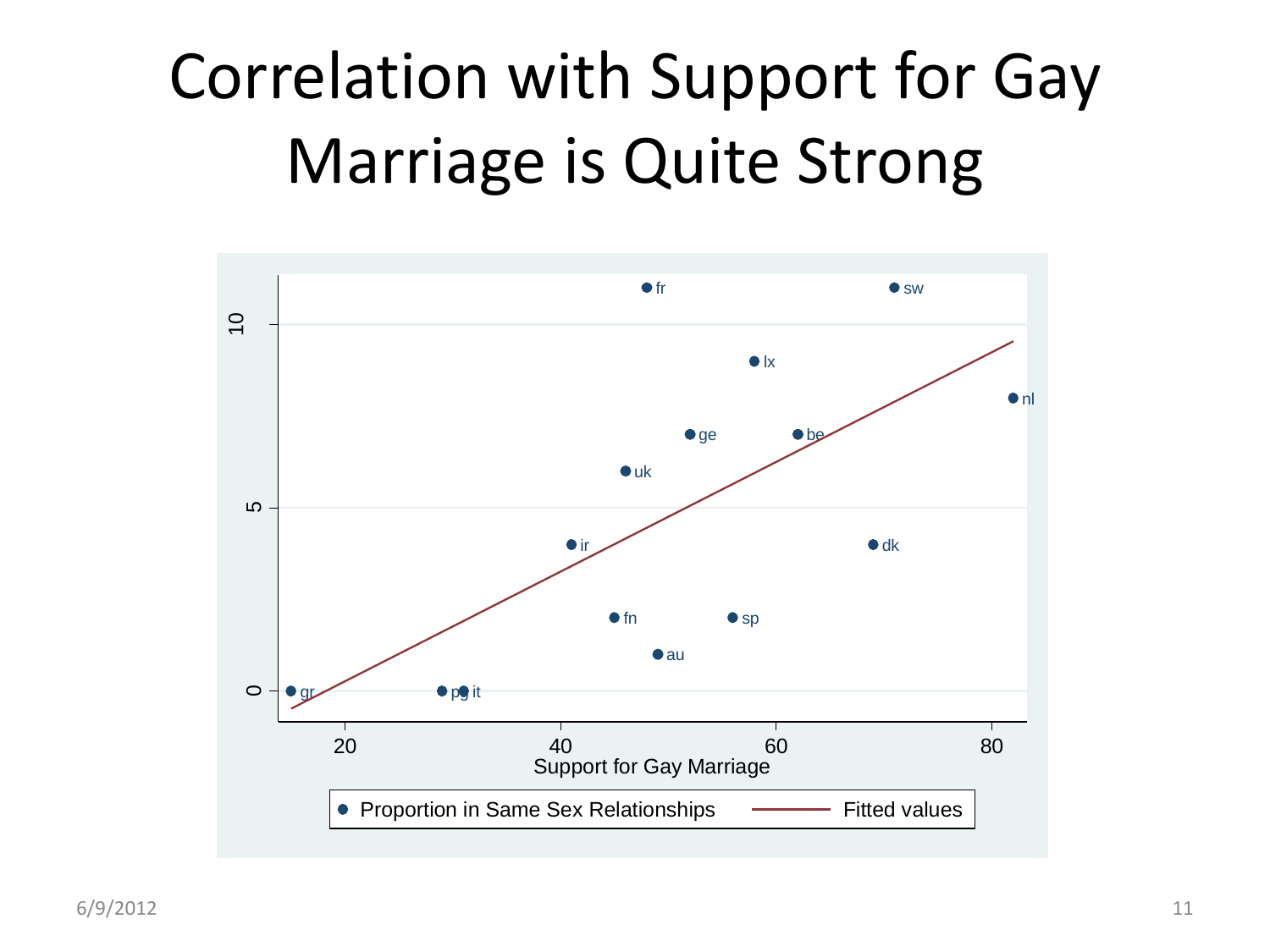### Correlation with anti-discrimination measure is weaker

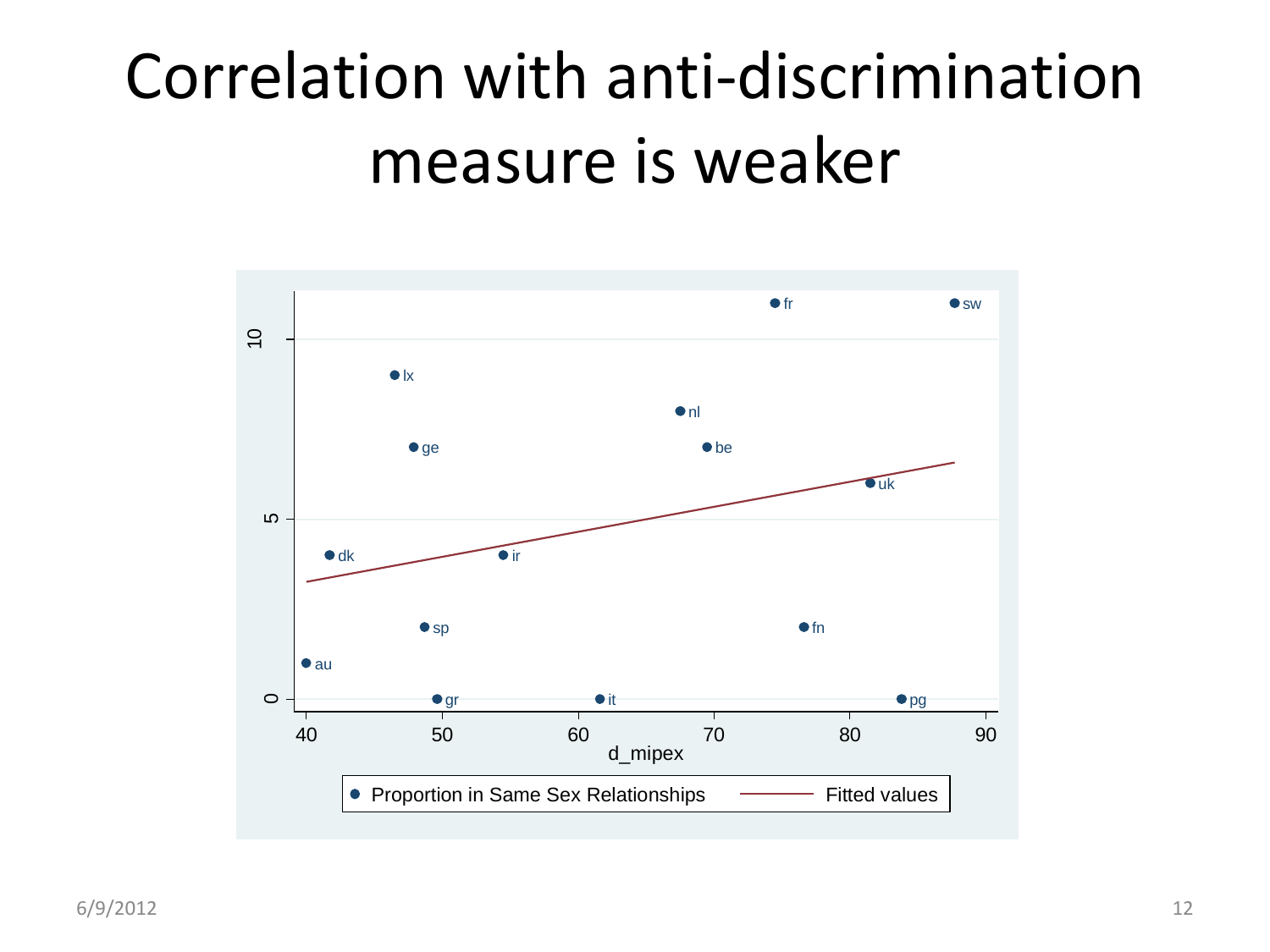### But attitudes do have problem

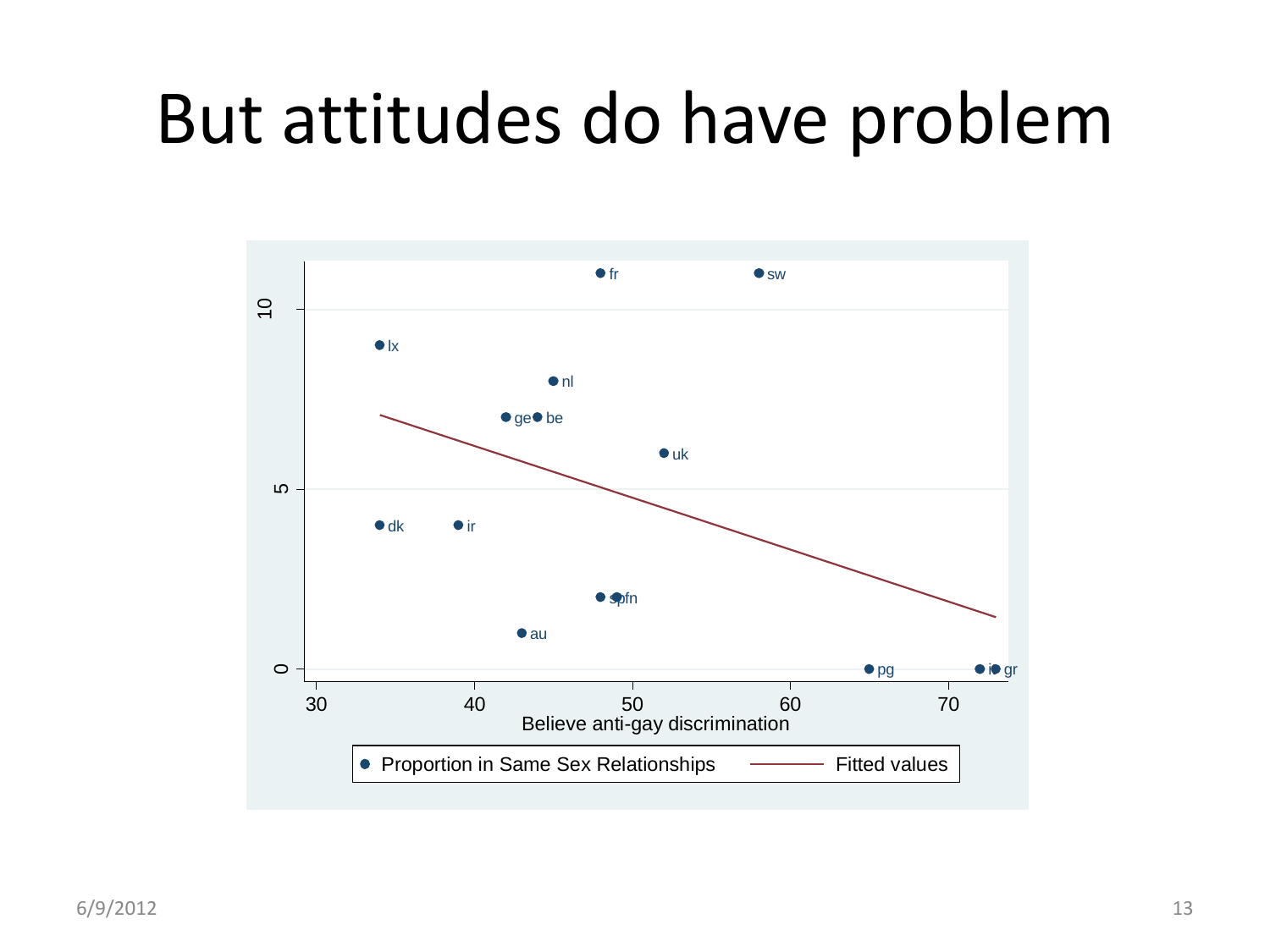## Snapshot

• Paper presents snapshot at point in time

• But identifying change is also very important

• Can hope to do something on this because of generational change e.g. On anti-gay attitudes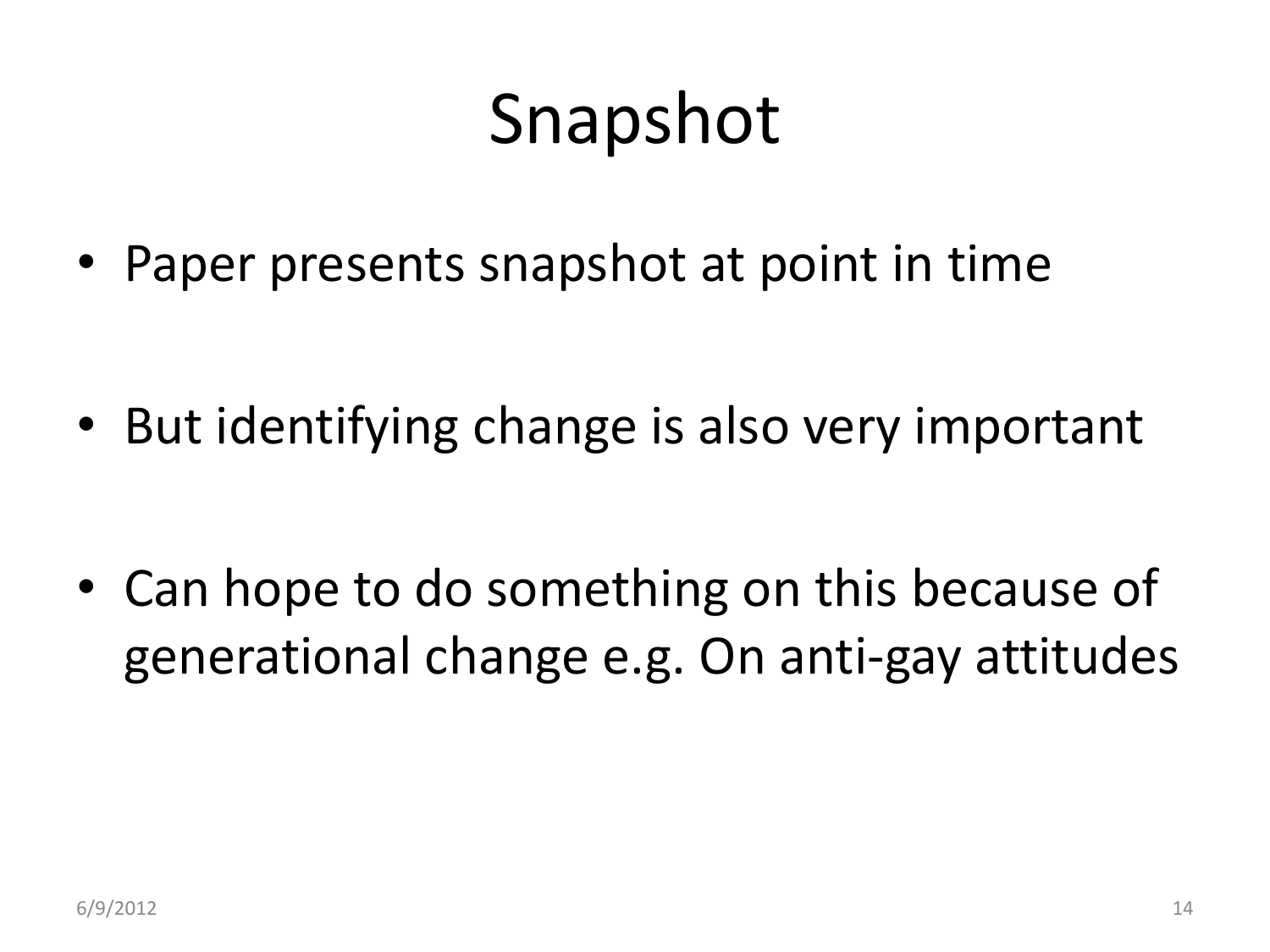# The Muslim employment penalty

- This is very important
- Hard but could try more to disentangle the reason
- Is it
	- Discrimination (and is that religion?)
	- Culture (e.g. Low female employment rates)
	- Circumstance (poor socio-economic background)
		- Ana Matos paper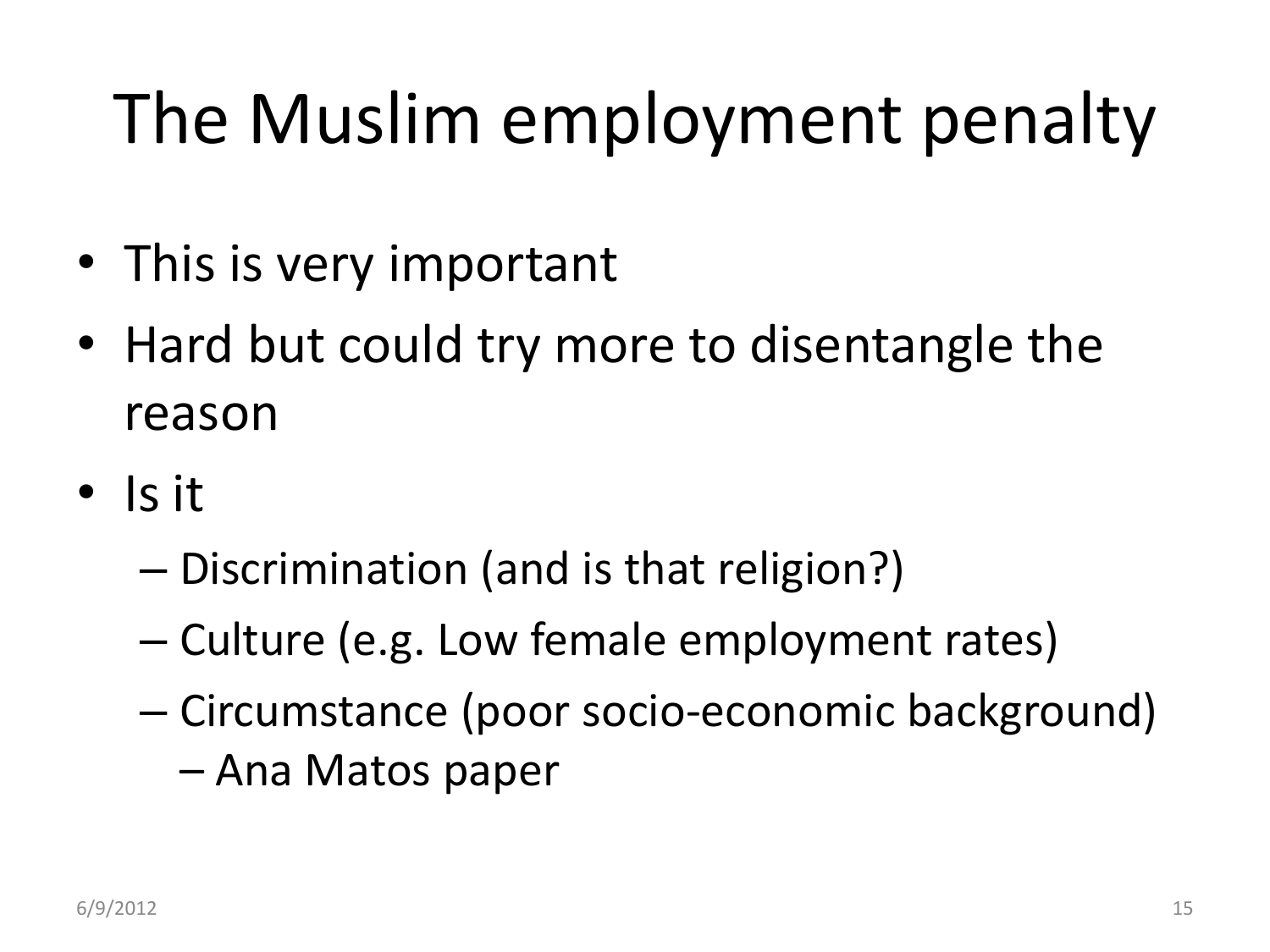# Cause of Harassment in UK

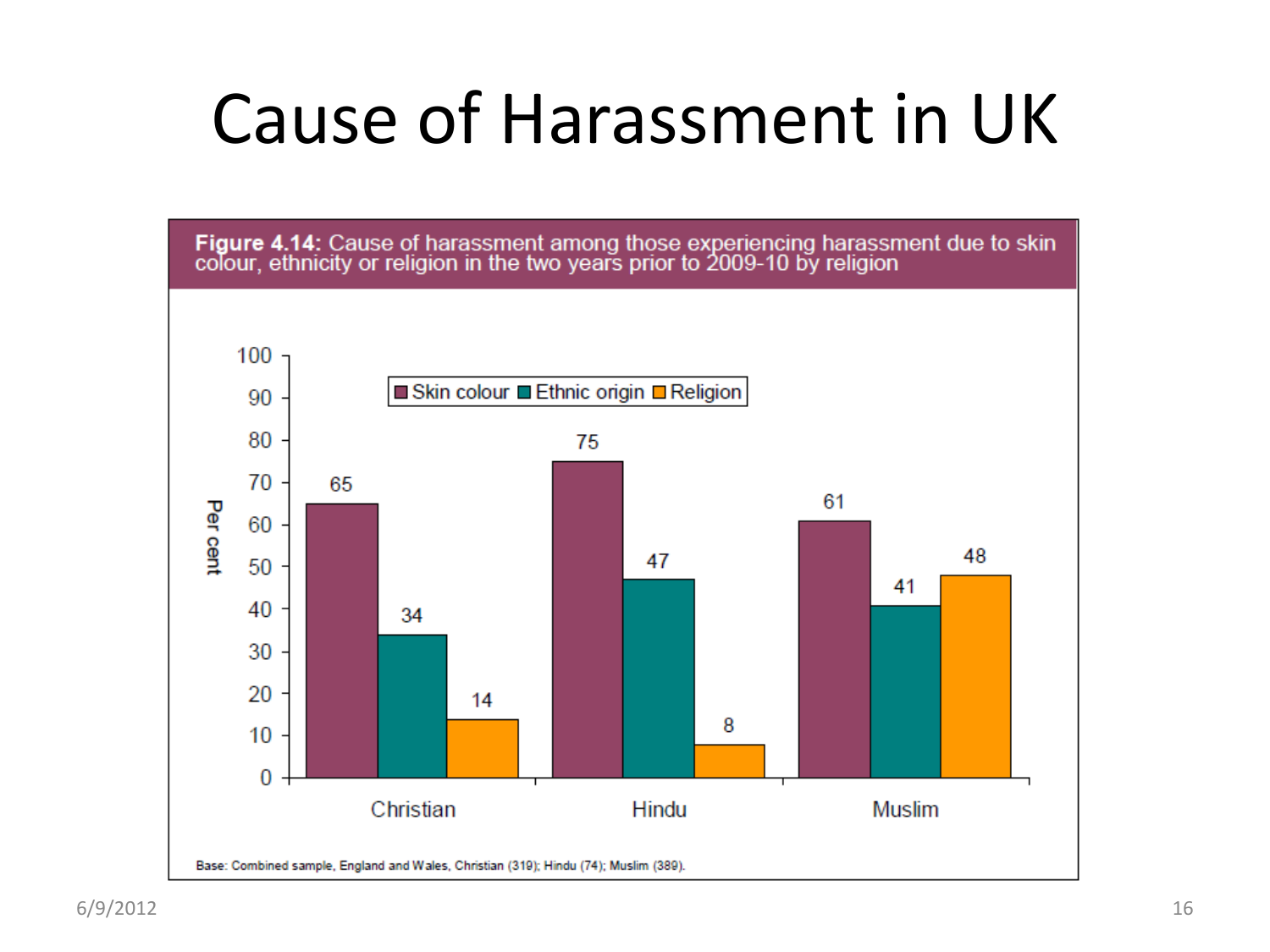### Changing Female Muslim Labour  $f \, R$ Force Participation

|                                                       | Pakistani | <b>Bangladeshi</b> | Indian | Southern<br><b>Italy 1980</b> |
|-------------------------------------------------------|-----------|--------------------|--------|-------------------------------|
| All Women                                             | 25%       | 16%                | 64%    | 29%                           |
| <b>UK-born</b>                                        |           |                    |        |                               |
| All                                                   | 45%       | 48%                | 76%    | 29%                           |
| Single                                                | 68%       | 69%                | 81%    | 43%                           |
| Married                                               | 42%       | 40%                | 75%    | 19%                           |
| Married $-$<br>dependent<br>children under 16         | 36%       | 34%                | 69%    | 20%                           |
| Foreign-born                                          |           |                    |        |                               |
| All                                                   | 18%       | 12%                | 61%    |                               |
| Single                                                | 32%       | 64%                | 77%    |                               |
| Married                                               | 19%       | 12%                | 61%    |                               |
| Married-<br>dependent<br>children uder 16<br>6/9/2012 | 16%       | 11%                | 62%    |                               |